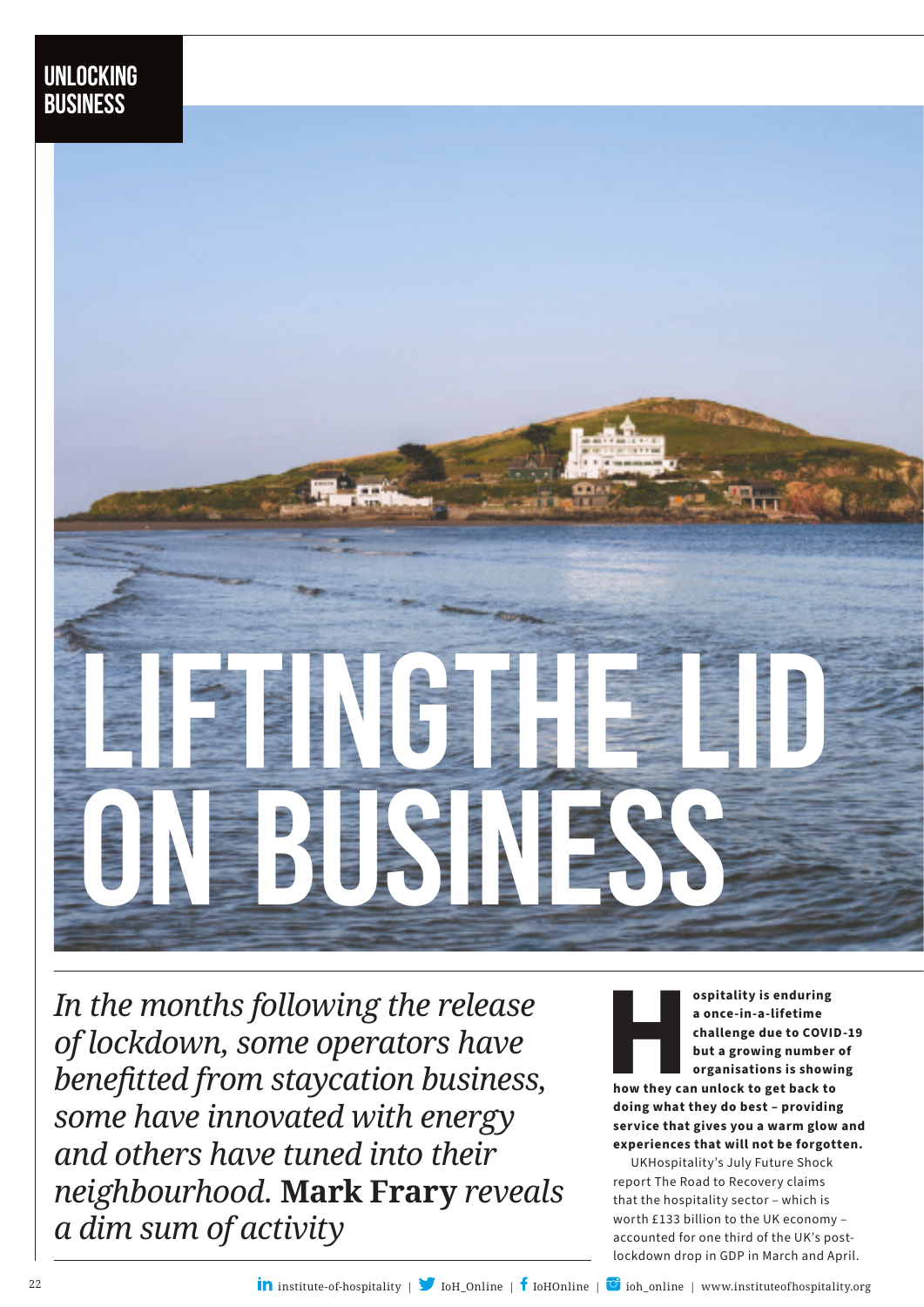## **Unlocking business**



Surveys from the report also revealed that 75% of leaders of pub, bar and restaurant businesses felt that consumers would be reluctant to return to city and town centres post lockdown. And the workforce appears to agree; a May survey for the GMB union of 4,500 workers found that 60% are uncomfortable about being pressured to return to work and less than one fifth believes it will be safe to do so in any case.

Chris Sheppardson, founder of consultancy EP Business in Hospitality, believes that COVID-19 has been a catalyst for change and has led people to rediscovering their communities. "They



are looking for a different meaning in life and have found localism, focusing on local produce and local crafts. They are reluctant to go back to living as they were," he says.

This creates opportunities for the hospitality sector – restaurants promoting food, for example, and, "Hotels have a role to play in being a community hub that brings people together – they are a halfway between home and the office," he says. Anything that drives custom to hotels will be welcomed.

Hotel sector analyst STR finds that London's hotels endured record low occupancy of just 22.8% in July, with average daily rates of £83.61, down 52.4% year on year, and RevPAR down 88%. In the main, this has been because of the downturn in inbound travel, both leisure and business. Airline body IATA says that 165 million fewer passengers would pass through the UK's airports in August than in the previous year and passenger numbers across Europe would be 60% lower in 2020 than in 2019.

While central London hotels have struggled, others have thrived since reopening. The FCO's blanket ban on nonessential overseas travel from the UK and the weekly-changing list of countries with which the UK has so-called "air bridges" have given staycations a boost.

South Devon's boutique Burgh Island Hotel, famous for its links with Agatha Christie, reopened its doors on July 7. "We did more in July in three weeks than the whole of July last year, and August and September are promising to be 25% to 30% higher than last year," says co-owner and general manager Giles Fuchs.

Burgh Island has only 25 rooms and things have not had to change much to accommodate social distancing, "Guests are already spread out and there are many places to sit and eat. There is still daily live music in the ballroom, although the singer has had to go, and there is no ballroom dancing for the time being," he says. Because guests are wearing masks only in reception, it has not affected the levels of service. "The people I feel really sorry for are the staff," he says. The hotel has spent money on acrylic screens, hand sanitiser points and extra signage but Fuchs says that has not increased costs dramatically.

One unexpected effect of the domestic travel boom for Burgh Island is that it has taken on more staff, not because of the extra COVID-19 measures but because the hotel is running at 95% occupancy. It is a far cry from during lockdown when the only residents in the hotel's suites – which cost up to £1,000 a night – were its staff. "I allowed them to live in the hotel rather than in the staff accommodation. They had the life of Riley," he says.

Looking ahead, Fuchs says that figures for 2021 are already looking healthy: "A large number of people will go abroad but many will feel it is much safer to go to a hotel in England."

COVID-19 safety measures hotels have taken vary considerably. The world's biggest hotel group, Marriott, has launched a Global Cleanliness Council and implemented new technology such as electrostatic sprayers with hospital-grade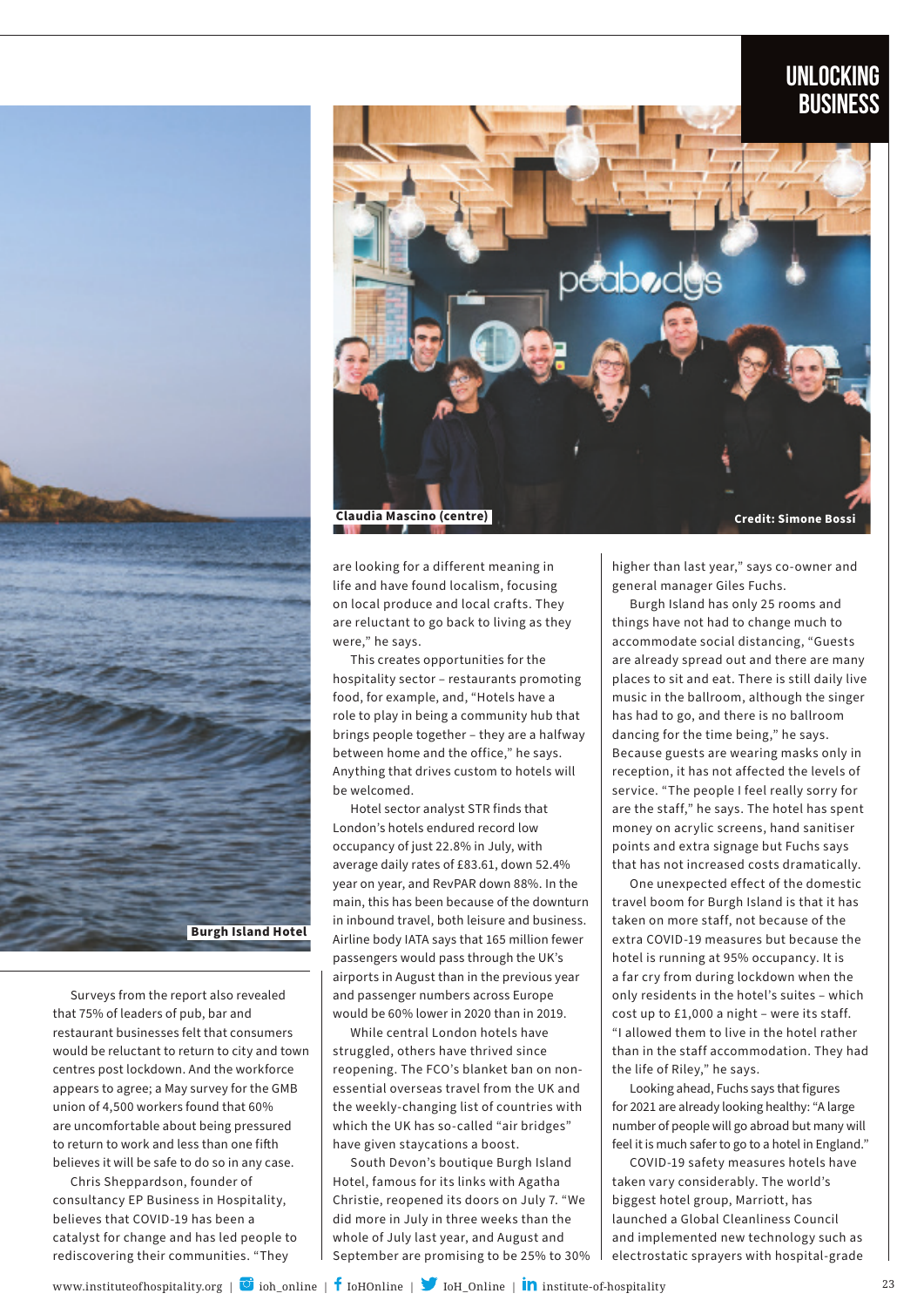

disinfectant to sanitise surfaces, in order to reduce the risk of customers catching the virus.

Some properties such as the Four Seasons New York are leaving rooms empty for 24 hours between stays and have removed items like minibars which could contribute to the spread of the disease.

Many hotels have banned buffets, requiring staff to serve food on demand from behind plastic screens rather than either guests helping themselves or moving everything from front of house to back of house and asking people to order everything from the menu. This is complexity that managers will find challenging, if not impossible.

At Best Western's Welcombe hotel in Stratford-upon-Avon, bars and restaurants are closed, guests have a continental breakfast delivered to their room and now order room service through WhatsApp. They have to book to use the pool and only 10 can use it at any one time.

The restaurant sector has seen a bloodbath due to COVID-19 and was already in a parlous state because of excessive competition. The Casual Dining Group is closing 91 Café Rouge, Bella Italia, Las Iguanas and Belgo restaurants, Pizza Express is shutting 73 outlets, while Pret a Manger is closing 30 stores permanently, one third of them in London. Mark Hix's empire has gone into administration and Brett Graham of the Michelin-starred Ledbury has said the restaurant is closed indefinitely while the coronavirus remains in circulation.

UKHospitality and CGA's July report revealed that 36% of leaders of pubs, bars and restaurants anticipate permanently closing some sites due to COVID-19. However, the government's Eat Out to

Help Out (EOHO) scheme, which saw more than 100 million meals eaten by British consumers at a cost to taxpayers of £522 million, has offered a lifeline.

Some have innovated their way through the crisis. Eileen's, a small restaurant in Ampthill, Bedfordshire, run by Masterchef finalist Steve Barringer, launched a takeaway menu where diners collected the constituent parts of some of his mouth-watering dishes which they assemble at home, guided by Barringer in a weekly YouTube video. The result led to daily orders in excess of the capacity of the restaurant.

Independent contract caterer Bartlett Mitchell has also been busy with new ideas. Pre-COVID-19, the caterer served 50,000 people every day in more than 100 locations. As of the end of August, just under half the sites were running and with limited capacity.

In response to this, in August, it launched a service called BM Delivered, which offers clients individually packaged meals for what Bartlett hopes will be the short-term. This service also gives clients the option of meal kits for teams to cook at home.

"We have also held special online cookery sessions for clients and their families, as well as weekly newsletters with ideas and information," says co-founder Wendy Bartlett. She says employees have been using the company's internal communications platform Yapster to share ideas, which has been "fantastic, not just for continued engagement with our values but also for morale".





She says because people will always need to eat and humans are social beings who want to be around others, things will recover and, she believes, caterers are used to adapting quickly.

The University Caterers Organisation (TUCO), the body representing in-house caterers in the higher, further education and public sectors, has restructured the business in line with new working practices and moved a lot of its training online. CEO Mike Haslin says COVID-19 has also brought opportunities for its contracting team to drive "even greater value from their purchasing".

Several universities have also moved forward with the implementation of the TUCO Online e-procurement system. Haslin sees no early return to business as usual while COVID-19 still stalks the planet.

Universities are going to look very different in this socially distanced environment. TUCO research among its members shows that 51% are not expecting to open the majority of their bars until January 2021, meaning life for freshers will not be the same. With numerous universities also choosing to offer blended learning instead of face-to-face lectures, many have decided to delay opening some of their food outlets until the new year.

"There is a clear desire for people to come together again to learn, eat out and socialise, whether they are university students or businesses coming to campuses for conferences and events," he says. "It will be a case of mitigating the risk and maintaining the new procedures to allow people to gather as safely as possible."

It is not entirely bad news for TUCO. "We've also seen business expand, with